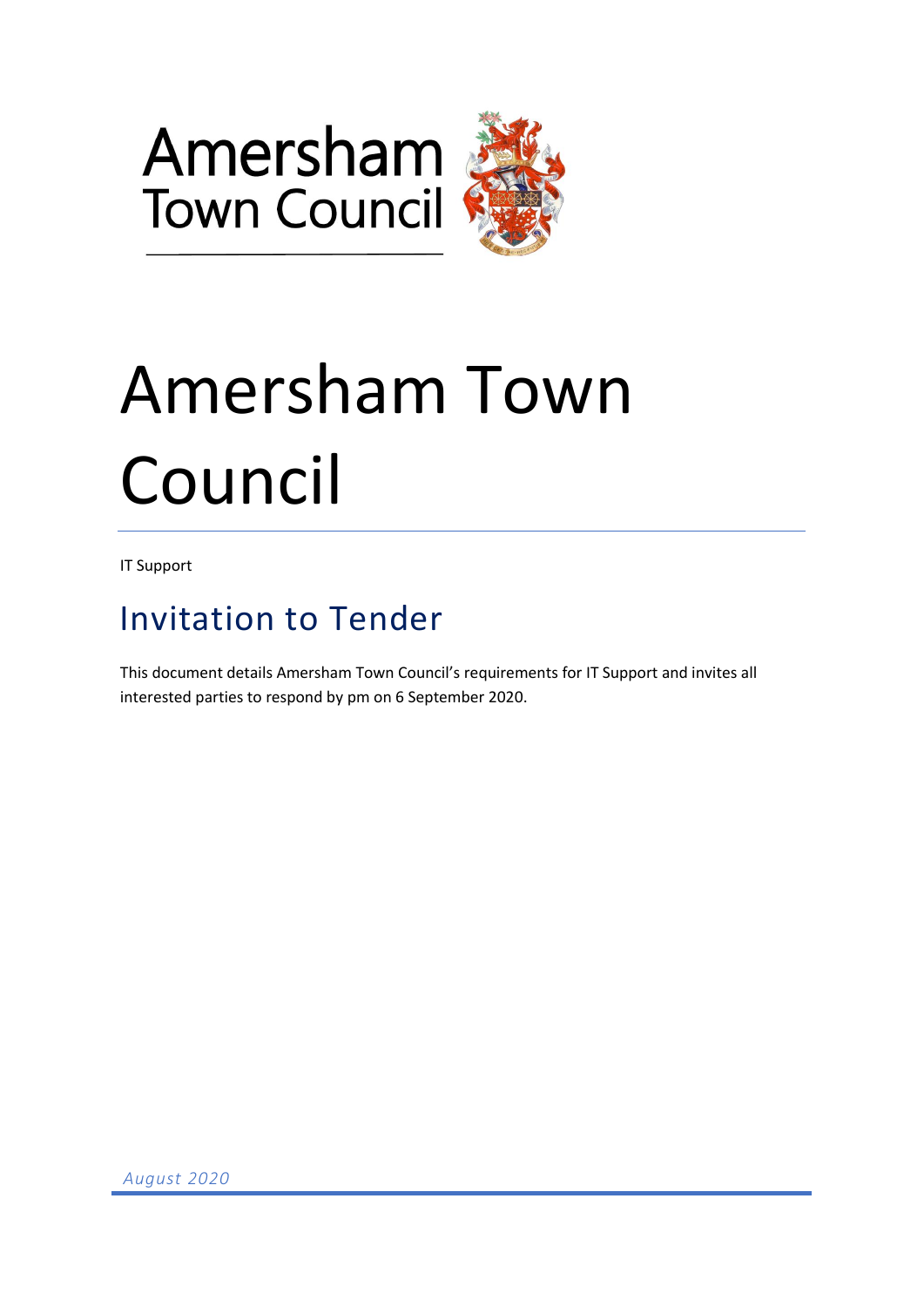

### **Contents**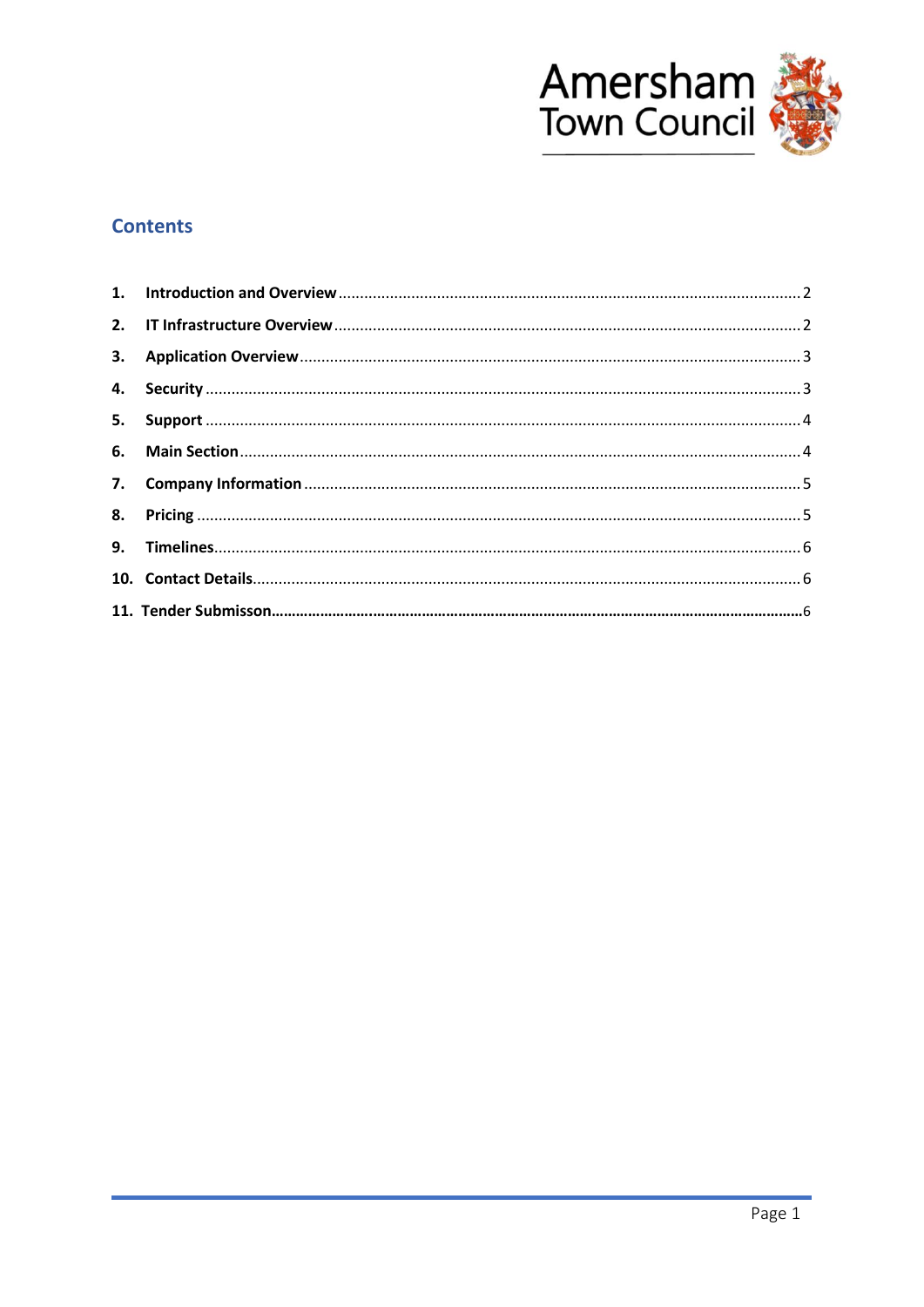

#### <span id="page-2-0"></span>**1. Introduction and Overview**

Amersham Town Council is the parish council for the town of Amersham in Buckinghamshire.

The Council's mission statement is to maintain and enhance Amersham for the well-being and prosperity of present and future generations.

The Town Council is one of two tiers of local government and works with Buckinghamshire Council to provide a wide range of services for residents and visitors alike.

The Town Council has responsibility for allotments, cemeteries, public gardens, children's play areas, sporting facilities, residential street lighting and several woodlands.

We currently have a main office location in Old Amersham and a depot a few miles away based at Hervines Park, in Amersham on the Hill.

We are seeking an IT support provider to support the Council.

#### <span id="page-2-1"></span>**2. IT Infrastructure Overview**

Amersham Town Council operates from Flint Barn Court in Old Amersham. Listed below is an overview of the Council's IT services

- A physical HP ML350p G8 server, this server runs Microsoft Hyper-V and provides two virtual servers, all of these servers run Microsoft Windows Server 2012
- A Domain Controller
- A File / Application Server
- Five HP desktop PC's
- Five HP laptop devices
- A WatchGuard T15 device at the main offices in Amersham
- An additional WatchGuard T15 device at the depot location
- A VPN connection between the two office locations
- Wireless is serviced by a Cisco Meraki MR12 device
- Internet is provided using a fibre ADSL connection
- The local backup uses Windows Backup and writes data to a removeable hard drive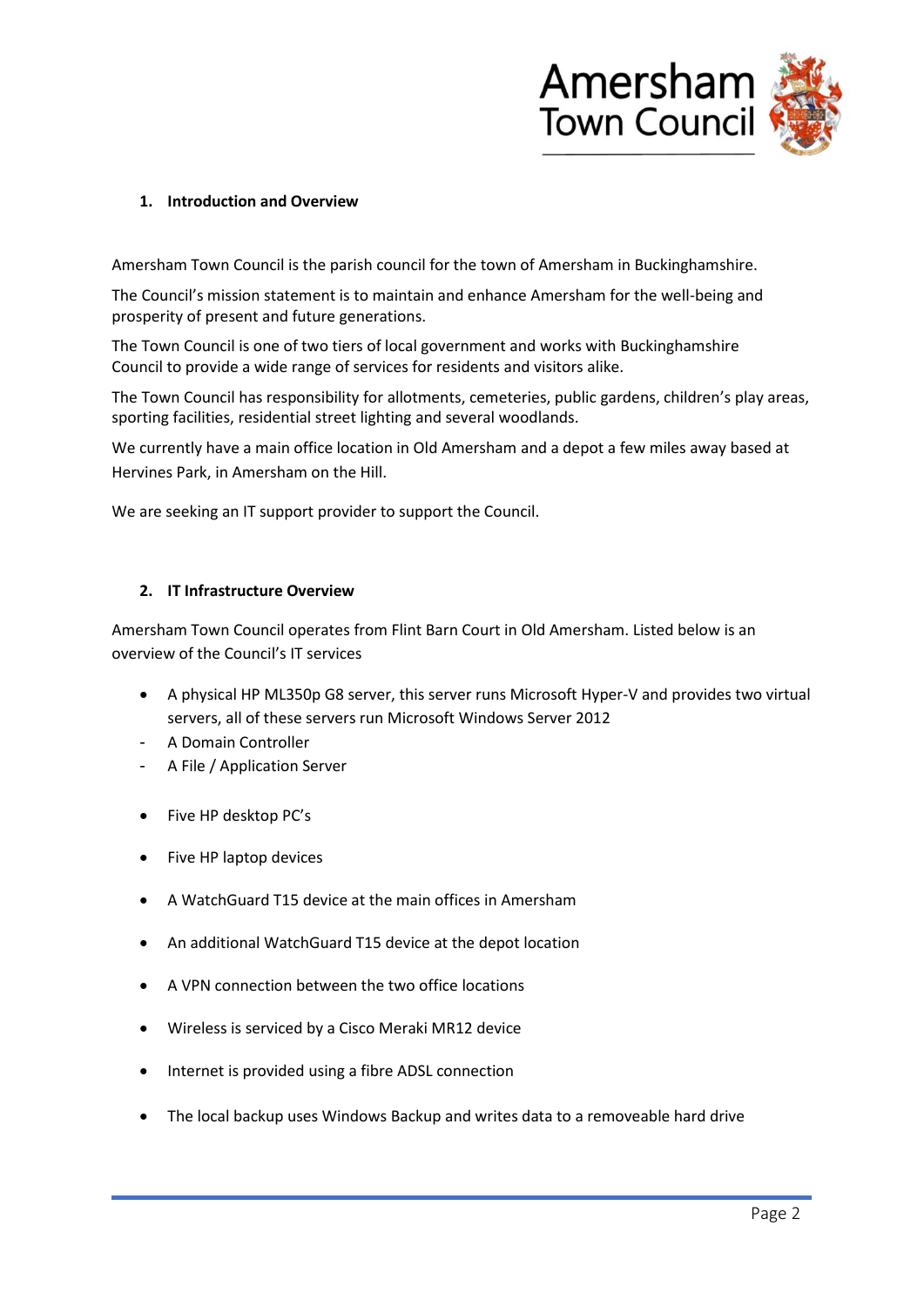

Microsoft Office 365 Business Premium is in use for all users for the delivery of

- Email services
- The office suite on all devices
- The additional productivity services in Office 365
- All services in Flint Barn Court are provided by a Local Area Network running at Network Speeds of 1Gb.
- Antivirus and WebFiltering is provided by Webroot

#### <span id="page-3-0"></span>**3. Application Overview**

Applications which will require support are:

- The standard suite of Microsoft Office products including Office 365
- Remote access
- Firewall
- Wi-Fi

#### <span id="page-3-1"></span>**4. Security**

Due to the nature of the data held by Amersham Town Council, it is important that the security of our network is up to a suitable standard. Amersham Town Council currently have two services from the incumbent IT provider which are considered as critical

Cyber Essentials – Amersham Town Council is currently Cyber Essentials Accredited. There is a desire to continue with this accreditation. Any new IT provider will need to have a proven track record of taking clients through Cyber Essentials.

Cyber Security Service – The Council currently subscribe to a Cyber Security solution which provides prevention and detection of Cyber Security issues and incidents. The new provider should have an alternative solution or be in a position to take on the support of the current WatchGuard total security solution and Threat Detect and response.

EndPoint Management – We currently have Webroot Antivirus and Web filtering installed on all devices. This solution will need to be replaced as part of any migration to a new IT partner, these services are subscribed to on a monthly commitment.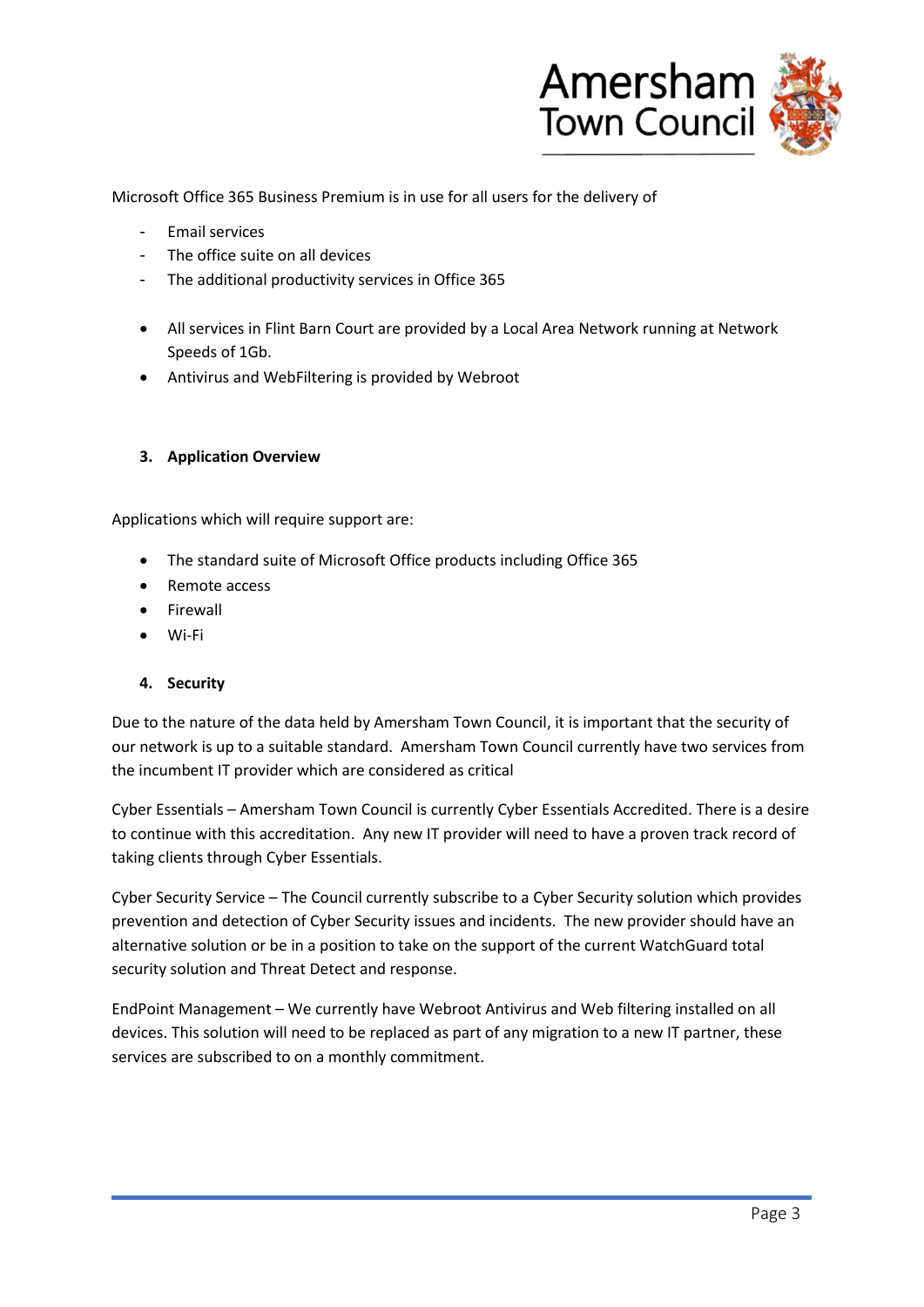

#### <span id="page-4-0"></span>**5. Support**

Amersham Town Council require support for the IT services and infrastructure outlined above in the tender request. In addition to this, we are looking for an IT support partner to provide support to the Council on an on ongoing basis, these services include

- Access to a helpdesk Monday to Friday 8.00am 5.30pm
- Service Level Agreements on the helpdesk calls based on the criticality of the issue
- Monitoring on servers and workstation devices
- Patch Management of laptops / desktops and servers

The above services to be provided on a fixed monthly fee.

In addition, onsite support to be available as and when on an hourly or daily rate

#### <span id="page-4-1"></span>**6. Main Section**

We are looking for a like-minded partner to help support the network and implement changes to improve our infrastructure. Please can you provide a description of the services you provide which would be relevant to Amersham Town Council based on the information provided in Section 1. Please be sure to cover the following points:

- a. What type of services are you able to provide for hardware, software and computer networking?
- b. What security services do you offer and how do these work?
- c. What level of support does your managed service plan provide?
- d. How customisable / adaptable are your managed service plans?
- e. Please describe your charging model and its benefits.
- f. How will our account be managed?
- g. Please describe your support process. Include information pertaining to your technical team, how issues are reported and resolved as well as vendor management
- h. Please provide a copy of your standard Service Level Agreement
- i. Do you offer remote management and monitoring? If so,
	- i. Please describe the offering and any proactive actions you take
	- ii. Please describe your security procedures for accessing the network remotely
	- iii. How do you isolate and safeguard data between clients?
- j. Do you provide any disaster recovery services? If so, please can you describe these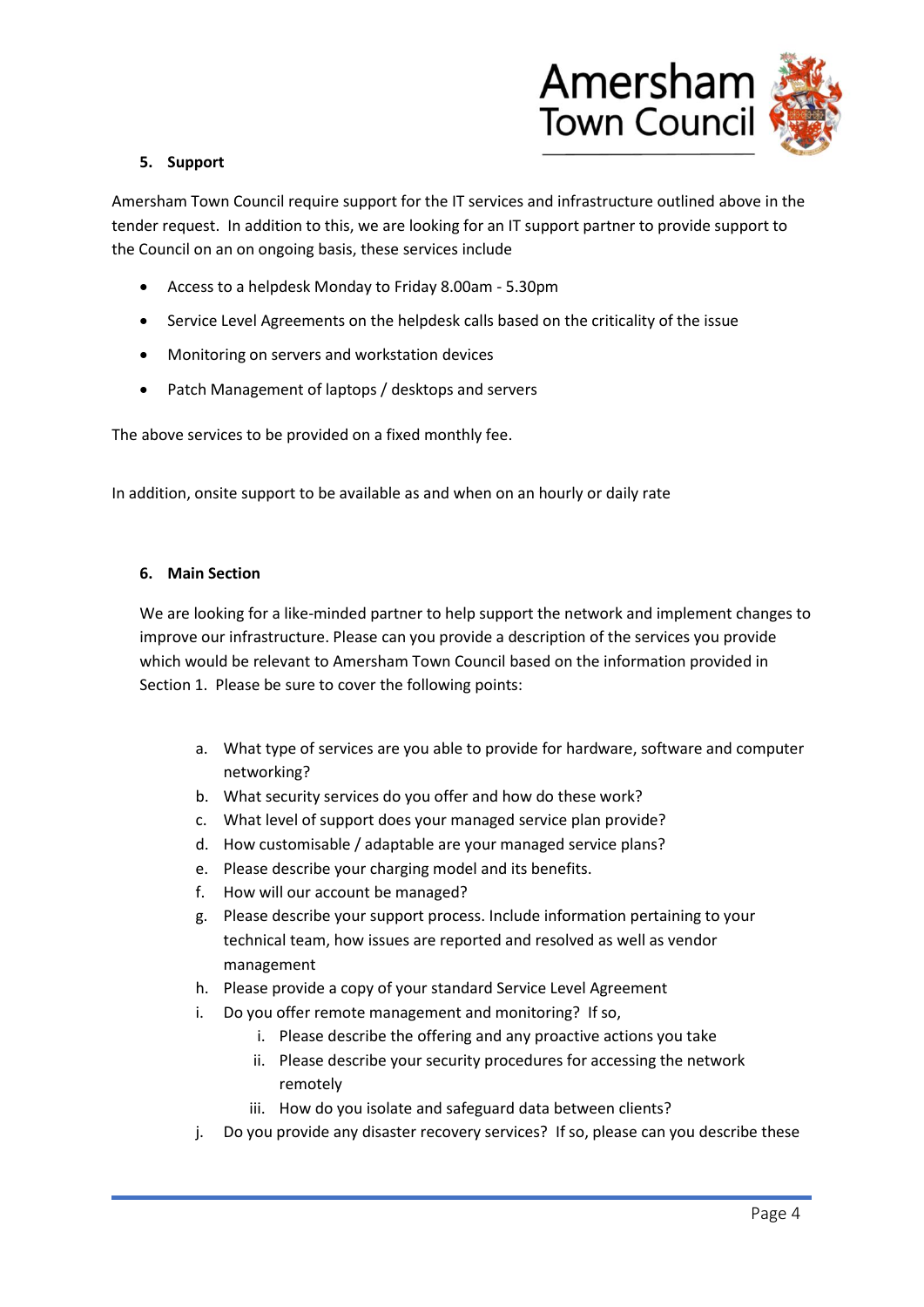

#### <span id="page-5-0"></span>**7. Company Information**

Please tell us a bit about the company including:

- k. Company Registration number
- l. Annual turnover over the last three years
- m. Number of employees
- n. What security clearance if any do your employees have?
- o. List current and/or pending accreditations along with expiry dates
- p. List any company policies you have such as Environmental policy, Equal opportunities, anti-bribery.
- q. What is your disaster recovery plan?
- r. What security measures do you have in place?
- s. Any new areas you are looking to expand into?

#### <span id="page-5-1"></span>**8. Pricing**

Please provide budgetary pricing for all relevant options proposed as per the below table (please base pricing on seven users).

| Service                              | <b>Monthly Cost</b> |
|--------------------------------------|---------------------|
| <b>Helpdesk Support Services</b>     |                     |
| <b>Proactive Monitoring Services</b> |                     |
| Antivirus and Web Filtering Services |                     |
| Office 365 Business Premium Licenses |                     |
| <b>Patch Management Services</b>     |                     |
| <b>Cyber Essentials Services</b>     |                     |
| <b>Cyber Security Service</b>        |                     |

Please provide costs of hourly call outs and day rates for work